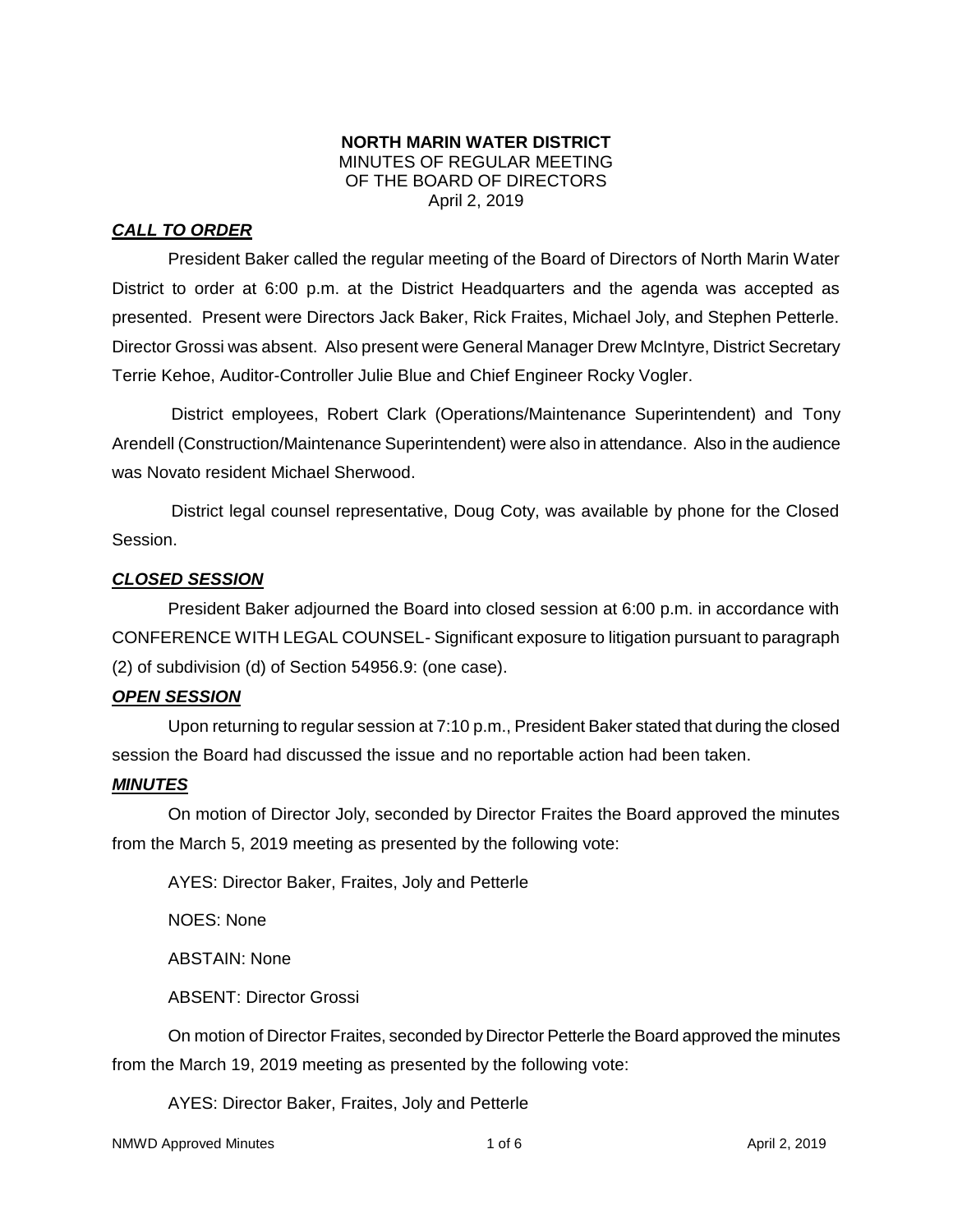NOES: None

ABSTAIN: None

ABSENT: Director Grossi

### *GENERAL MANAGER'S REPORT*

#### Meetings

Mr. McIntyre reported that he will be attending SCWA's Regional Water Supply Resiliency Study kickoff meeting on Wednesday. The objective of the Study is to improve coordination between the Agency and Water Contractors to share collective water supplies and infrastructure during times of water shortages.

Mr. McIntyre also advised the Board that on Wednesday afternoon he will be attending a Marin County Parks meeting to discuss the County's Cross Marin Trail Feasibility Study. He stated that the current focus is to finish the hike-bike trail segment between Sir Francis Drake at Platform Bridge Road to downtown Point Reyes Station. Director Fraites asked if the trail would go along the railroad. Mr. McIntyre replied that this was the original intent but there are obstacles trying to cross private property, so county staff is evaluating other feasible alternative routes. Director Baker commented that in the 1970's the County Board of Supervisors approved a bike trail but it was a very simplistic plan. Director Petterle added that Samuel P. Taylor Park was part of it and the trail was bits and pieces and the whole project was never completed.

Mr. McIntyre also announced that on April  $8<sup>th</sup>$  there will be a special WAC meeting to approve SCWA's FY20 Water Transmission System budget. Immediately thereafter, there will be a tour of the Agency's water facilities and Director's Baker, Grossi and Joly all plan to attend.

Mr. McIntyre also added that on April  $15<sup>th</sup>$  he will be attending a meeting at the Gallagher Ranch with Marin Agricultural Land Trust, Marin Resource Conservation District and Gallagher Ranch family members. He stated that the purpose of the meeting is to inspect the severe erosion that recently occurred in Lagunitas Creek due to high creek flow events associated with recent wet weather storms. Mr. McIntyre added that a potential mitigation project to protect the bridge abutments is most likely. Director Baker commented that it is not much of a bridge, and Mr. McIntyre replied that the bridge supports our Gallagher Well pipeline and also provides access to our Gallagher well.

Mr. McIntyre also reminded the Board that the next NBWRA meeting will be on April  $5<sup>th</sup>$ , at 9:30 a.m. at Marin Municipal Water District.

#### *OPEN TIME*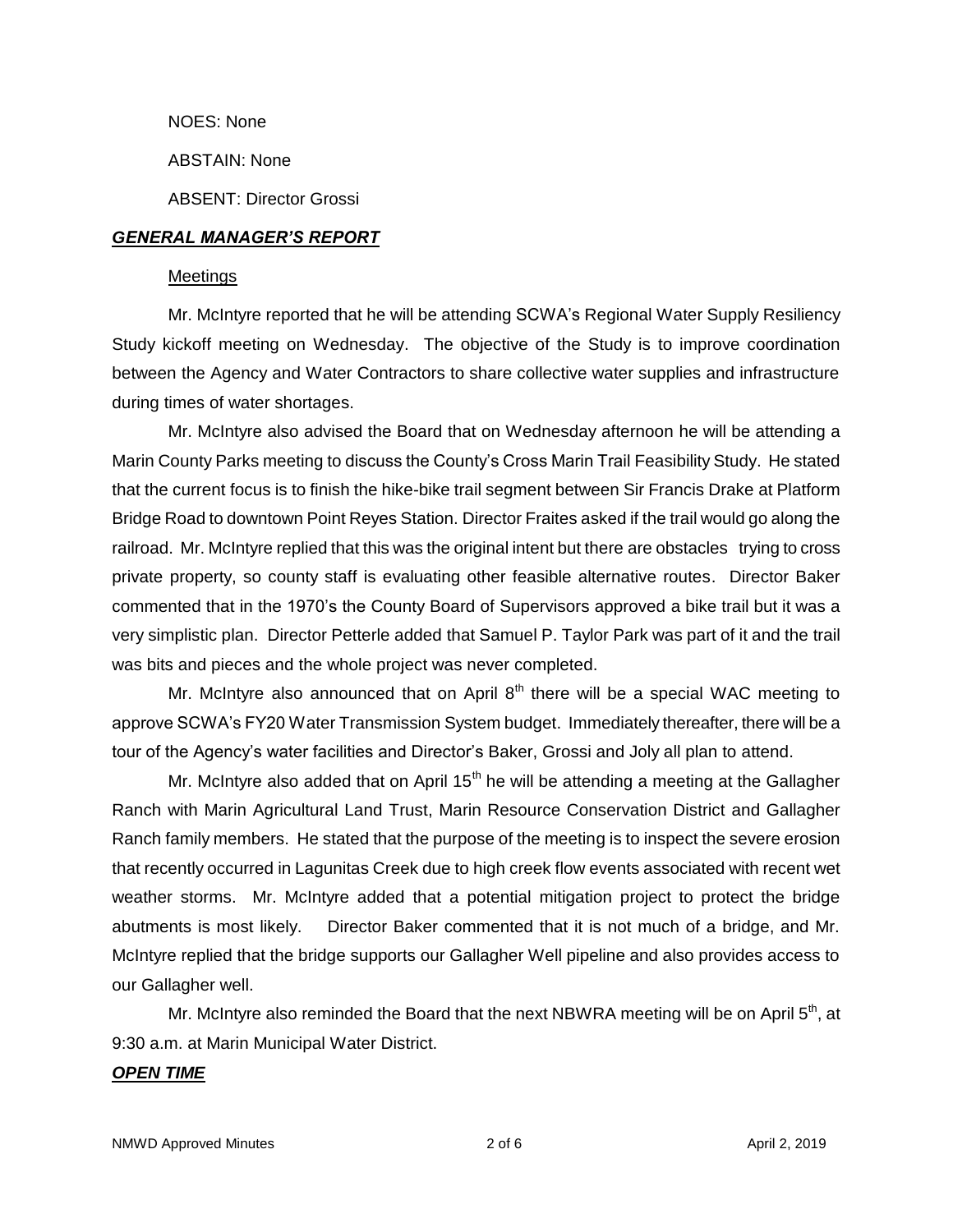President Baker asked if anyone in the audience wished to bring up an item not on the agenda and there was no response.

### *STAFF/DIRECTORS REPORTS*

President Baker asked if staff or Directors wished to bring up an item not on the agenda and the following items were discussed:

Mr. Vogler announced that Novato resident Michael Sherwood was here to discuss the relocation of his service with the Board during Open Time but left the meeting during Closed Session. Before Mr. Sherwood left, Mr. Vogler offered to look at his file and would get back to him. Director Fraites asked when the District's document shredding day will be. Ms. Kehoe replied that it is on April 15<sup>th</sup> and the shredding company has been booked and the estimate given was based on the total number of boxes. Director Fraites stated he had one box to add, and Ms. Kehoe said that it wouldn't be a problem if he wanted to bring it in.

# *CONSENT CALENDAR*

On the motion of Director Petterle, and seconded by Director Joly the Board approved the following items on the consent calendar by the following vote:

AYES: Director Baker, Fraites, Joly and Petterle

NOES: None

ABSTAIN: None

ABSENT: Director Grossi

# *NOTICE OF COMPLETION STP COAT CLEARWELLS PROJECT*

The Board approved the Notice of Completion for the STP Coat Clearwells Project.

# *RECORD RETENTION PROGRAM – DESTRUCTION OF RECORDS*

The Board approved the Destruction of Certain Records in the manner consistent with District Policy.

# *ACTION CALENDAR EXECUTION OF SETTLEMENT AGREEMENT BETWEEN YOUNG FAMILY AND NMWD – PRE TANK 4A REPLACEMENT*

Mr. Vogler requested the Board authorize the execution of the Settlement Agreement between the Young Family and NMWD for the PRE Tank 4A replacement. He stated that District council recommends that a Settlement Agreement be developed between Young and the District to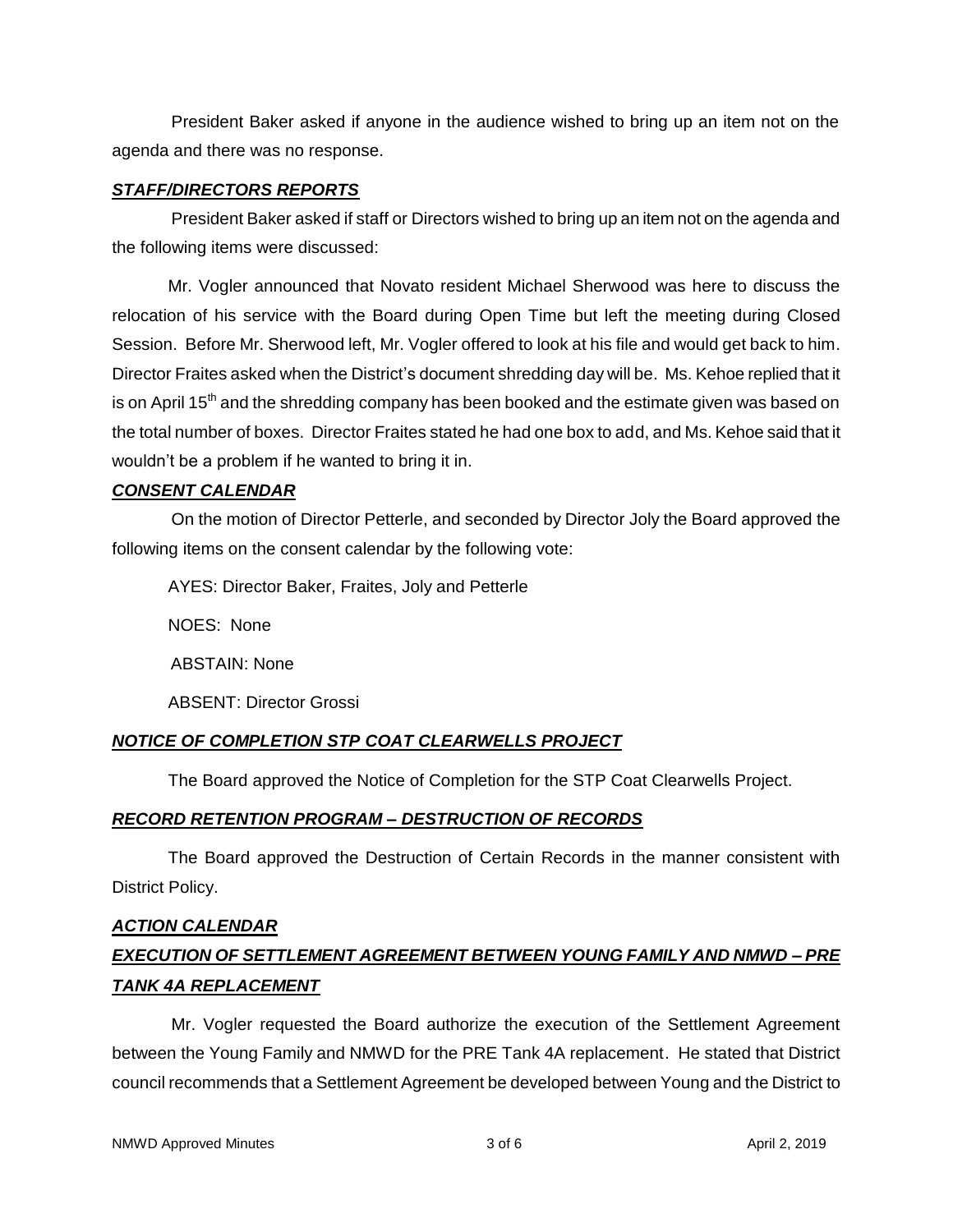capture the agreed upon shift in tank location along with additional minor stipulations. Mr. Vogler advised the Board that the new location would move the tank south by 1 foot 9 inches and west 5 feet and that the Settlement Agreement requires the Young's to withdraw their appeal to the California Coastal Commission and forego their right to any future legal action related to PRE Tank 4A project.

Director Baker inquired about access easements to the project site and Mr. Vogler responded that we have existing pipeline and access rights but are in discussions with an adjacent property owner to obtain an improved access easement. Director Joly commented about the added cost of \$10,000, and asked if moving the tank would not compromise others in the community. Mr. Vogler replied that the adjacent property at 420 Drakes View would be the only one that would be impacted. Mr. Joly asked if we have a buffer to secure the integrity of the tank. Mr. Vogler responded that the proposed shift would not make any difference to fencing around the tank site if we chose to do so; however the area is very remote and there shouldn't be any problems. Director Joly asked if we have a provision if vandalism occurred. Mr. Vogler stated installing a fence would be a challenge because it is adjacent to an earthen berm, and the visual effect would cause push back from the resident at 420 Drakes View. Director Baker added that even though there is currently no problem with graffiti that could change, it is a very large tank and that could change the circumstance. Mr. Vogler stated that our original location had five feet of working space and the fence would limit our working room. Mr. Baker stated that we need to keep a good relationship with the neighbor at 420 Drakes View since she has cooperated and may provide us with a better access easement to the tank. Mr. Fraites stated that most people that do graffiti usually want to be in the public view; this tank is so remote no one would see it. Director Baker praised Mr. Vogler for a job well done and asked when the project is expected to start. Mr. Vogler estimated February 2020, due having to complete several environmental surveys first.

On the motion of Director Fraites, and seconded by Director Joly the Board authorized the General Manager to execute a Settlement Agreement between the Young Family and NMWD for the PRE Tank 4A replacement in a form approved by District legal counsel by the following vote:

AYES: Director Baker, Fraites, Joly and Petterle

NOES: None ABSTAIN: None ABSENT: Director Grossi

# *INFORMATION ITEMS*

NMWD Approved Minutes and the control of the 4 of 6 April 2, 2019 April 2, 2019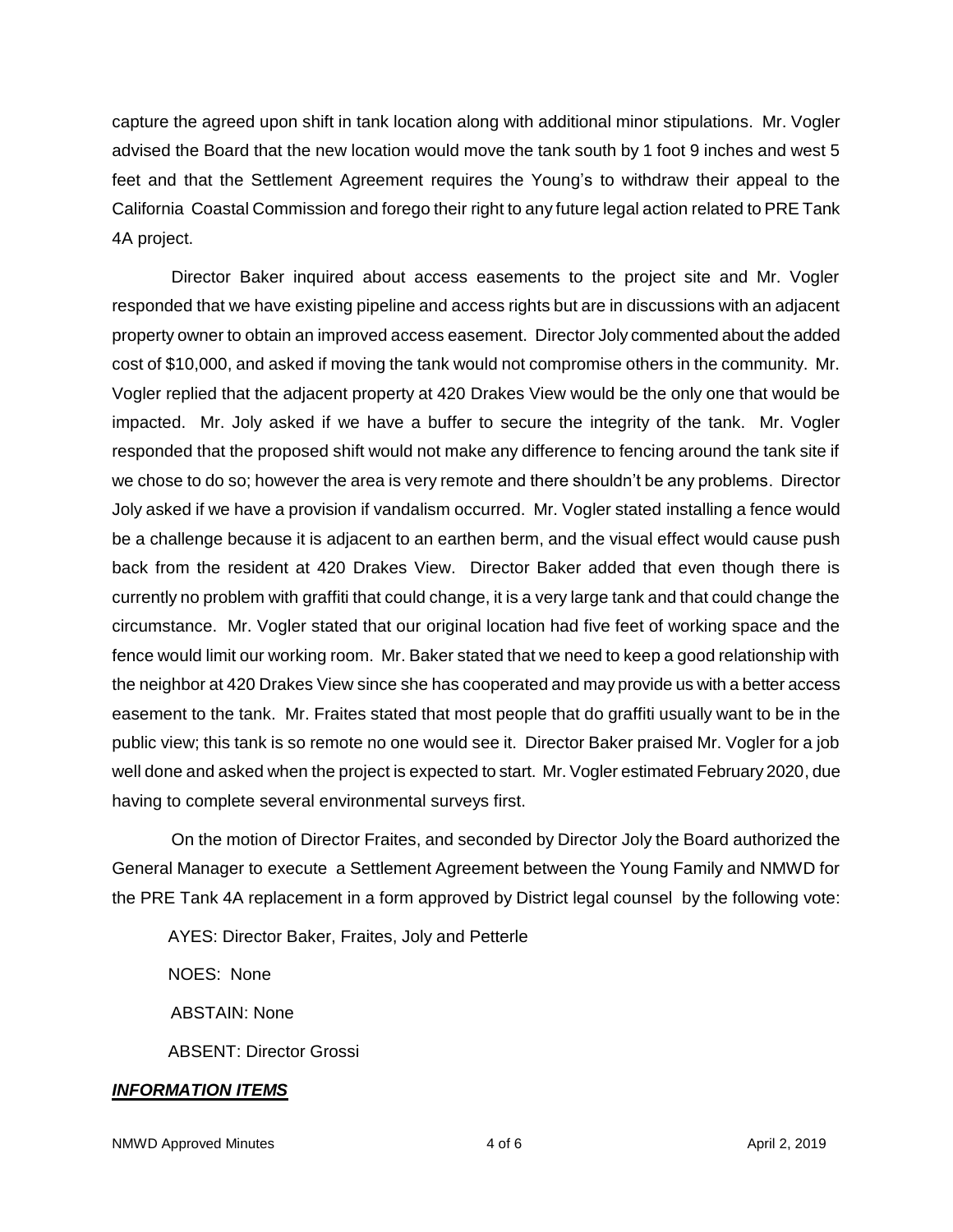#### *2018 ELECTION COSTS*

Ms. Blue presented a summary of the 2018 election costs for the three Board seats. She stated the cost of this election was \$18,915 and was much lower than prior years. Ms. Blue added that the amount is based on the number of jurisdictions and voter turnout and was less than 50 cents per voter. She noted that due to the unforeseen nature of these costs there was no specific amount budgeted for this expense.

### *WAC/TAC MEETING – FEBRUARY 4, 2019*

Mr. McIntyre presented information to the Board on the WAC/TAC meeting that was held on February 4, 2019. He commented on the new WAC leadership with the appointment of Susan Harvey (Cotati) as Chair and Dave King (Petaluma) as Vice Chair. Mr. McIntyre advised the Board on the revised 2019 WAC/TAC meeting schedule and also commented on the Potter Valley Project noting that PG&E filed a "Notice of Withdrawal" on January 25, 2019 regarding their Potter Valley Project FERC relicensing efforts and subsequently filed for bankruptcy on January 29, 2019.

# *2019 FLUSHING PROGRAM UPDATE*

Mr. Arendell gave an update on the 2019 Flushing Program. He stated that all the upper zones in Novato were flushed this year and there were no problems except for when the crew had to delay flushing due to flooding caused by the recent rains. Mr. Arendell added that there was no flushing in West Marin this year due to salinity intrusion concerns, except for the PRE Tank 4 Zone to reduce disinfection by-products by reducing water age in PRE Tank 4A. There were no water quality complaints reported with a total of five customer calls about flushing.

#### *POINT REYES STATION COMMUNITY MEETING WORKSHOP NO. 1 – MARCH 25, 2019*

Mr. McIntyre reported that he attended the Point Reyes Station Community Meeting Workshop No. 1 on March 25<sup>th</sup>. He stated that the purpose of the meeting was to obtain input from the community regarding issues primarily related to water supply, on-site septic treatment concerns, and sea level rise. Mr. McIntyre commented that there were approximately 40 residents that attended the meeting and most of the comments received were centered on on-site septic issues. Mr. McIntyre added that there is also community concern regarding the lack of public restrooms in downtown Point Reyes Station and that the County has had to add six portable restroom to accommodate the volume of public use. Mr. McIntyre stated that he plans on attending the additional workshops as they occur.

Director Petterle added that there are a lot of tourist buses that stop in Point Reyes Station to utilize the bathrooms and it is beginning to be quite a problem.

# *MISCELLANEOUS*

The Board received the following miscellaneous items: Disbursements – Dated March